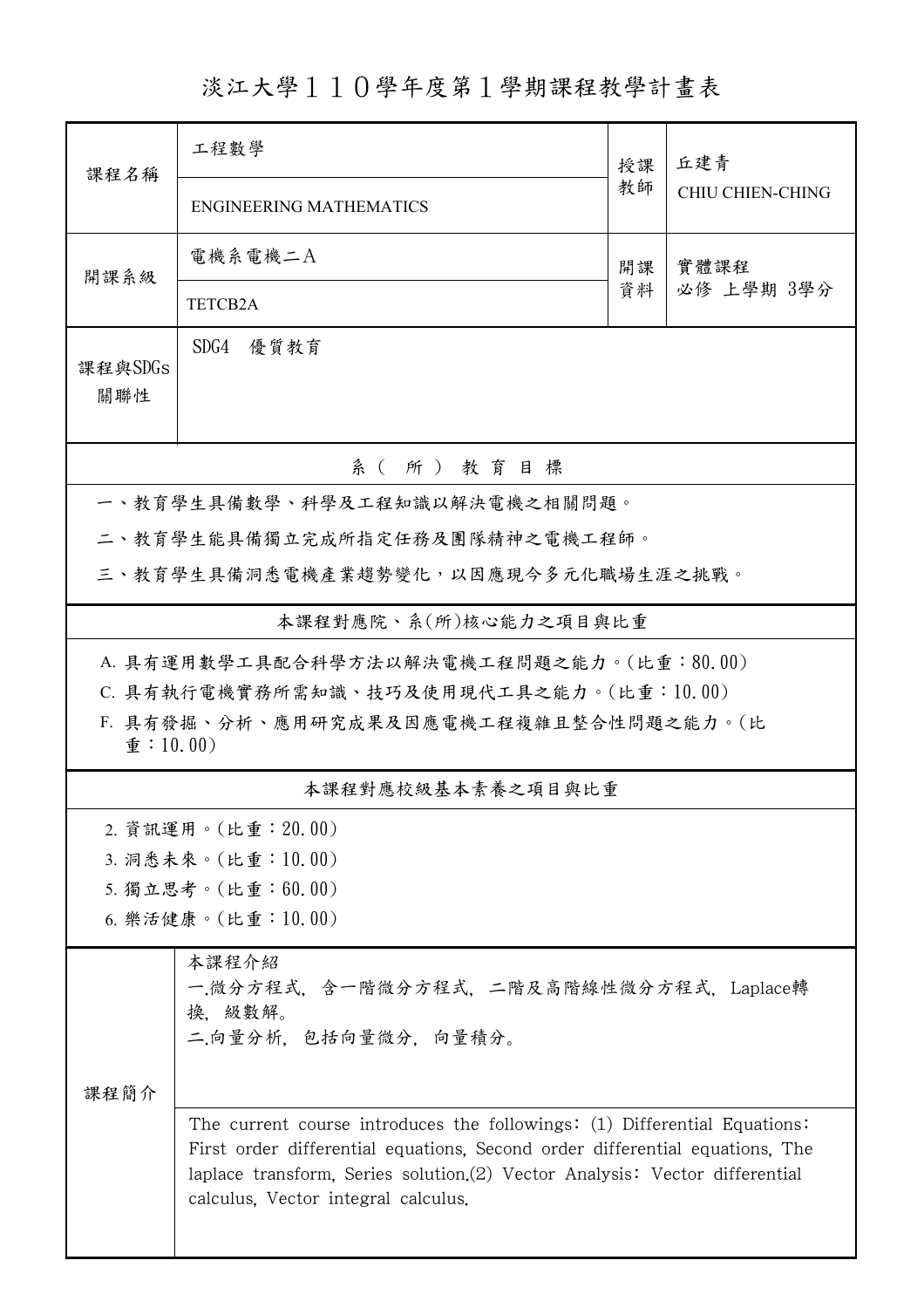## 本課程教學目標與認知、情意、技能目標之對應

將課程教學目標分別對應「認知(Cognitive)」、「情意(Affective)」與「技能(Psychomotor)」 的各目標類型。

一、認知(Cognitive):著重在該科目的事實、概念、程序、後設認知等各類知識之學習。

二、情意(Affective):著重在該科目的興趣、倫理、態度、信念、價值觀等之學習。

三、技能(Psychomotor):著重在該科目的肢體動作或技術操作之學習。

| 序<br>號       | 教學目標(中文)                                                                   |                                                    |                 | 教學目標(英文)                                                                                                                                                                                                                                                                                   |       |  |  |  |
|--------------|----------------------------------------------------------------------------|----------------------------------------------------|-----------------|--------------------------------------------------------------------------------------------------------------------------------------------------------------------------------------------------------------------------------------------------------------------------------------------|-------|--|--|--|
| $\mathbf{1}$ | 微分方程式,二階及高階線性微分 Differential Equations:<br>方程<br>式, Laplace轉換, 級數解。<br>積分。 |                                                    |                 | 本課程介紹一.微分方程式,含一階 The current course introduces the followings: (1)<br>First order differential equations. Second order<br>differential equations, The laplace transform,<br>二向量分析,包括向量微分,向量 Series solution(2) Vector Analysis: Vector<br>differential calculus, Vector integral calculus. |       |  |  |  |
|              | 教學目標之目標類型、核心能力、基本素養教學方法與評量方式                                               |                                                    |                 |                                                                                                                                                                                                                                                                                            |       |  |  |  |
| 序號           | 目標類型                                                                       | 院、系 $(\kappa)$                                     | 校級<br>核心能力 基本素養 | 教學方法                                                                                                                                                                                                                                                                                       | 評量方式  |  |  |  |
| 1            | 認知                                                                         | <b>ACF</b>                                         | 2356            | 講述                                                                                                                                                                                                                                                                                         | 測驗、作業 |  |  |  |
|              | 授課進度表                                                                      |                                                    |                 |                                                                                                                                                                                                                                                                                            |       |  |  |  |
| 週            | 日期起訖                                                                       |                                                    |                 | 內 容 (Subject/Topics)                                                                                                                                                                                                                                                                       | 備註    |  |  |  |
|              | $110/09/22$ ~<br>110/09/28                                                 | Introduction                                       |                 |                                                                                                                                                                                                                                                                                            |       |  |  |  |
| 2            | $110/09/29$ ~<br>110/10/05                                                 | First order differential equations                 |                 |                                                                                                                                                                                                                                                                                            |       |  |  |  |
| 3            | $110/10/06$ ~<br>110/10/12                                                 | First order differential equations                 |                 |                                                                                                                                                                                                                                                                                            |       |  |  |  |
|              | $110/10/13$ ~<br>110/10/19                                                 | First order differential equations                 |                 |                                                                                                                                                                                                                                                                                            |       |  |  |  |
| 5            | $110/10/20$ ~<br>110/10/26                                                 | First order differential equations                 |                 |                                                                                                                                                                                                                                                                                            |       |  |  |  |
| 6            | $110/10/27$ ~<br>110/11/02                                                 | Second order differential equations                |                 |                                                                                                                                                                                                                                                                                            |       |  |  |  |
| 7            | $110/11/03$ ~<br>110/11/09                                                 | Second order differential equations                |                 |                                                                                                                                                                                                                                                                                            |       |  |  |  |
| 8            | $110/11/10$ ~<br>110/11/16                                                 | Second order differential equations                |                 |                                                                                                                                                                                                                                                                                            |       |  |  |  |
| 9            | $110/11/17$ ~<br>110/11/23                                                 | 期中考試週                                              |                 |                                                                                                                                                                                                                                                                                            |       |  |  |  |
| 10           | $110/11/24$ ~<br>110/11/30                                                 | Series solution of ordinary differential equations |                 |                                                                                                                                                                                                                                                                                            |       |  |  |  |
| 11           | $110/12/01$ ~<br>110/12/07                                                 | Series solution of ordinary differential equations |                 |                                                                                                                                                                                                                                                                                            |       |  |  |  |
| 12           | $110/12/08$ ~<br>110/12/14                                                 | Series solution of ordinary differential equations |                 |                                                                                                                                                                                                                                                                                            |       |  |  |  |
|              |                                                                            |                                                    |                 |                                                                                                                                                                                                                                                                                            |       |  |  |  |